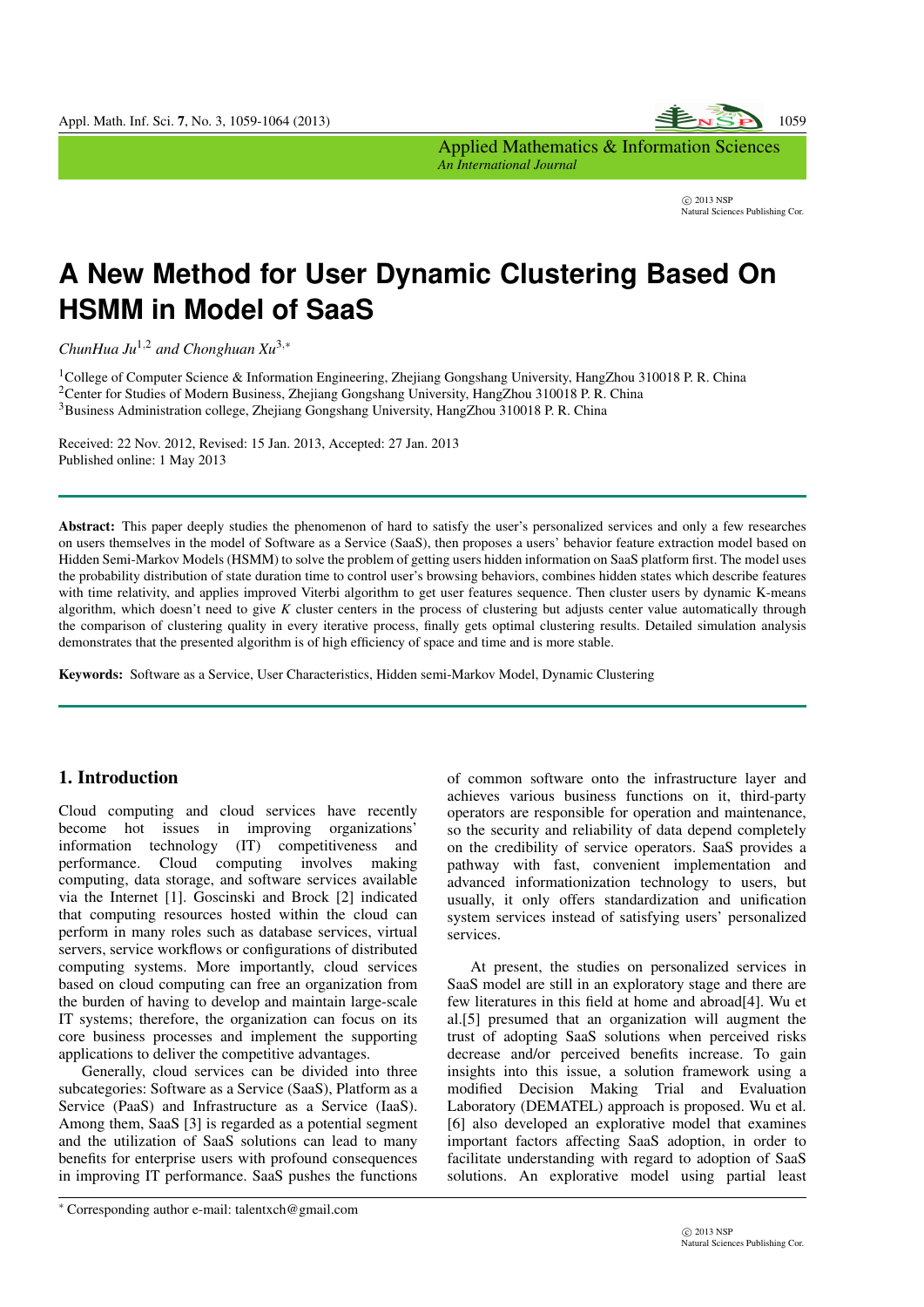

squares (PLS) path modeling is proposed and a number of hypotheses are tested, which integrates TAM related theories with additional imperative constructs such as marketing effort, security and trust. On the basis of study on SaaS business process customization and authentication mechanisms of TLA, Shi et al.[7] proposed a behavior model and authentication framework which supports tenant business process customization and designs services recommendation algorithm to satisfy different tenants' personalized business services. Zhang et al.[8] proposed a policy-driven customization mechanism, if the tenant's customization demand is the same with customization policy, the provider will upgrade the services. Wu et al.[9] proposed an analytical framework containing two approaches-Technology Acceptance Model (TAM) and Rough Set Theory (RST). An empirical study on the IT/MIS enterprises in Taiwan is carried out. The results have revealed a considerable amount of meaningful information, which not only facilitates the SaaS vendors to grasp users' needs and concerns about SaaS adoption, but also helps the managers to introduce effective marketing strategies and actions to promote the growth of SaaS market. Jaeger et al. [?, 10]sed mode decision algorithm to determine every process node's best service. Kim et al.[11] proposed a novel method for integrating existing softwares in the SaaS environment. This method can be applied to all the commercial softwares, and they illustrated business software integration using the proposed method. The integrated software is service-oriented through Internet access, where the customers only pay for the service that they want to use.

This paper focuses on users themselves and proposes an integration model based on Hidden Semi-Markov Models (HSMM) for user's behavior features extraction of SaaS platform. HSMM uses the probability distribution of state duration time to control user's browsing behaviors, combines hidden states which describe features and time relativity tightly. Also it can generate multiple observation sequences and according to this characteristic, it divides text messages into multiple text block subdomains to make every subdomain's feature be mutual correspondence to an observation sequence, then applies improved Viterbi algorithm to get user features sequence. Later, cluster users based on user features sequence. Here, we propose a dynamic K-means clustering algorithm to cluster. By the simulated test, this model and algorithm were showed great effectiveness and practicability. A review of background is given in Section 2. In Sections 3, the way our method of user's behavior features extraction is described. Section 4 describes the dynamic clustering algorithm based on HSMM. Section 5 provides experimental results of presented algorithm on a real dataset. Finally, we conclude in Section 6.

# 2. Background

#### *2.1. Hidden Markov Model*

Hidden Semi-Markov Models (HSMM)[12–15] is a semi-continuous HMM between continuous and discrete Hidden Markov Model, it allows the basic process to be a semi-Markov chain and has a variable cycle or residence time for each state. A HSMM with *N* states can be briefly denoted as  $\lambda = (N, M, p, A, B, p_i(d))$ , its model is shown in Figure 1.



Figure 1 HSMM model

#### *2.2. Characteristic of coincidence*

The different degree of coincidence between two users' data streams exists in multiple data streams environment of SaaS platform. The degree of data stream coincidence reflects the similarity of variation tendency of data stream. The essence of multiple data streams clustering is to gather similar objects through analyzing the similarity of data streams.

**Defintion 1.** For the data streams  $X = \{x_1, x_2, ..., x_n\}$ ,  $Y =$  $\{y_1, y_2, \ldots, y_n\}$ . Given the formula:

$$
\rho_{xy} = \sum_{i=1}^{m} (x_i - \bar{x})(y_i - \bar{y}) / \sqrt{\sum_{i=1}^{m} (x_i - \bar{x})^2 (y_i - \bar{y})^2}
$$
 (1)

and  $\bar{x} = (x_1 + x_2 + ... + x_n)/n$ ,  $\bar{y} = (y_1 + y_2 + ... + y_n)/n$ , in which  $\rho_{xy}$  reflects the similarity between *X* and *Y*, also  $|\rho_{xy}|$  < 1, bigger the  $\rho_{xy}$  is, higher the relevance is.

# 3. The method of user's behavior features extraction

Detailed steps: at first, preprocess the marked samples and use BW algorithm to train HSMM, initialize and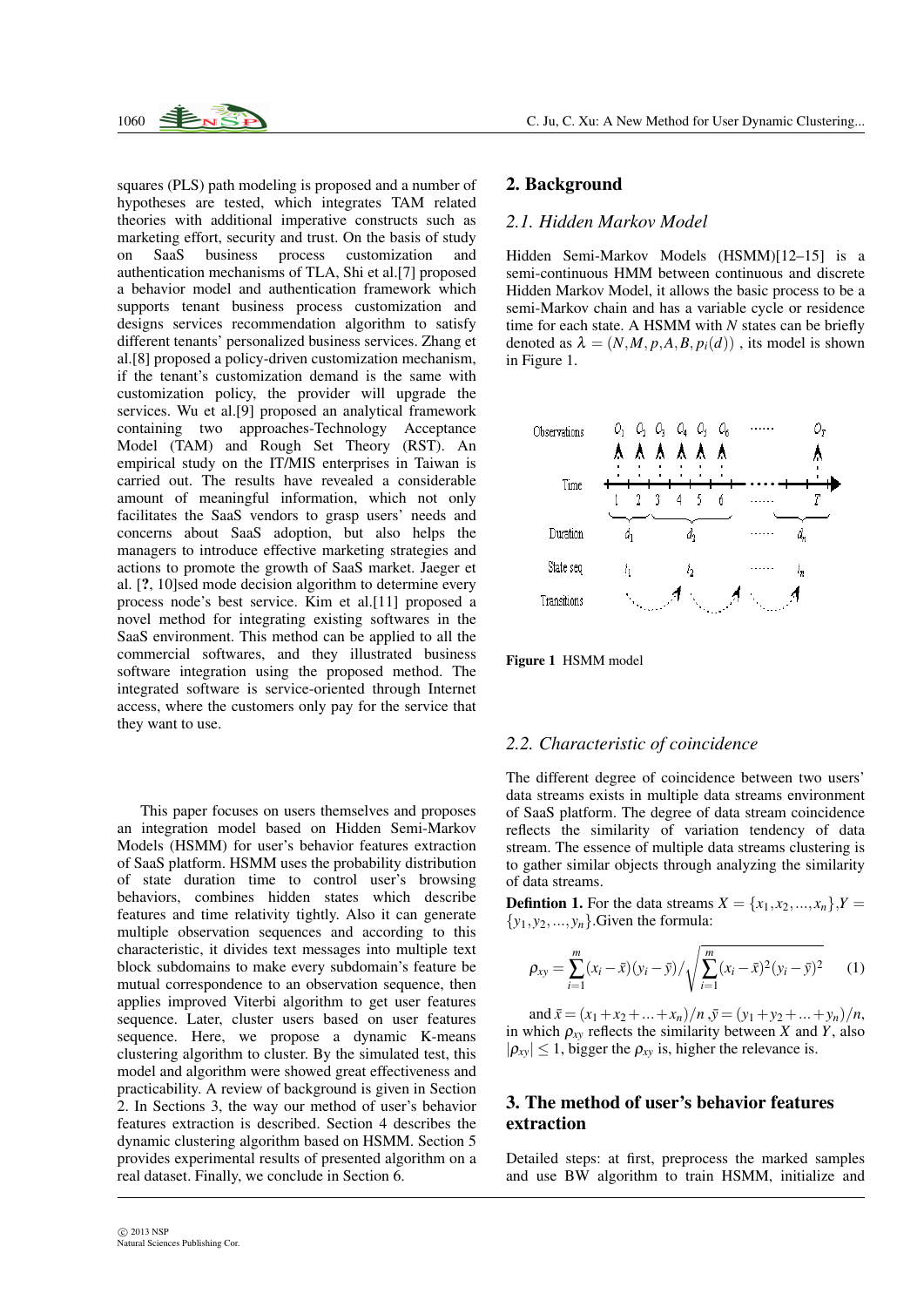

build the most appropriate HSMM, then introduce the preprocessed features to the model and use the improved Viterbi algorithm to decode, thus output required marked sequence which exactly are user's behavior features needed.

# *3.1. Model establishment and features extraction*

(1) Preprocess the feature information of user behaviors orderly, select keywords, titles, page retention time, marked behaviors, operation behaviors and link behaviors as hidden state sequences, and subdivide the later three ones to the next level of hidden state, for example, marked behavior contains the increase of bookmarks and the save of pages these two hidden state sequences.

(2) Preprocess marked training samples, collect server and client's data, form texts after preliminary treatment and scan the texts, then transform marked text sequence into marked text block sequence on the basis of typesetting and separator information such as newline, colon, two lines spaces and so on.

(3) Calculate HSMM's parameters.

(4) Apply established HSMM to extract user's behavior features. Take the processed observations  $O = O_1, O_2, \ldots, O_t$  for the input of the model, then use improved Viterbi algorithm to calculate and find the marked state sequence of maximum probability, the observation text marked as target state label is user's features which have been extracted.

#### *3.2. Improved Viterbi algorithm*

Viterbi algorithm is used to find the optimal state sequence  $O^* = q_1^*, q_2^*, q_t^*, \dots$ , and maximize the probability  $P(Q, O|\lambda)$  . As in the process of iteration of Viterbi algorithm, underflow problem and time complexity will increase rapidly with the increase of constraint length caused by too much continual multiplication, for this shortcoming, we propose an improved method whose specific measures are as follows: use logarithm method to solve the problem of underflow and the rapid increase of time complexity in HSMM, modify the main formulas involved in the steps of Viterbi algorithm.

 $(1)$  Preprocessing:  $log(i)$ ,  $b'_{i}(o_{t})$  =  $log(b_i(o_i)), a'_{ij} = log(a_{ij}), p'_{j} = log(p_j(d)).$ (2) Initialization: partial probability is

 $\delta_1(i)' = log(\delta_1(i))$ , backward pointer is  $\phi_1(i) = 0$ .

(3) Recursive process: partial probability is

$$
\delta'_{t}(i) = log[\delta_{t}(i)]
$$
\n
$$
= max_{1 \leq i \leq N} \{log[\sum_{d=1}^{t} \delta_{t-d}(i)a_{ij}p_{j}(d) \prod_{s=t-d+1}^{t} b_{j}(O_{s})]\},
$$

 $\text{backward pointer is } \phi_t(i) = \text{argmax}_{1 \leq i \leq N} \{ \delta_{t-1}(j) a_{ii} \}$ 

#### 4. Simulation model and algorithm

This section proposes a users dynamic clustering algorithm, dynamic K-means, which clusters the users on the basis of user features sequence mentioned above. The whole process of users dynamic clustering in SaaS is shown in Figure 2.



Figure 2 Flow diagram of users dynamic clustering in SaaS

## *4.1. The algorithm*

In this paper, we set reciprocal of  $\rho_{xy}$  as measurement of distance and use objective function distance and use objective function  $G = \sum_{i=1}^{K} \sum_{x_j \in c_i} 1/p_{x_j c'_i}$  to dynamically evaluate the clustering quality of each iteration. Bigger the *G* is, better the cluster quality is, and set  $c_i'$  as the center of cluster  $c_i$  $P_{x_jc'_i}$  as the correlation coefficient of data stream  $x_j$  and corresponding cluster center.

Dynamic K-means algorithm is a method of optimized solution, distinguishes of K-means algorithm, it doesn't need to initialize *K* cluster centers, but gets optimal number of clusters  $K_{opt}$  through calculations instead. At first, we set  $K = (\sqrt{n} - 1)/2$  (references the method of selection of *K* in literature [16], which satisfies with the condition of  $K_{opt} \le K_{max}$  and  $K_{max} \le \sqrt{n}$ , and we consider the strategy of binary search algorithm further), calculate the clustering qualities of  $K - 1$ ,  $K$  and  $K + 1$ , adjust the number of  $K$ , and iterate until  $K$  cluster centers don't change.

In detail: in the first division, according to the value of  $K$ , a data stream  $x_i$  is randomly selected as a center stream, then select other  $K - 1$  data streams which have the smallest correlation to it as the  $K-1$  cluster centers. Then the remaining data streams are put into these *K* clusters based on the measure of the closest correlation, and calculate the clustering quality *GK*.

For the initial clusters which have been clustered, two kinds of operation are taken: 1) a data stream is selected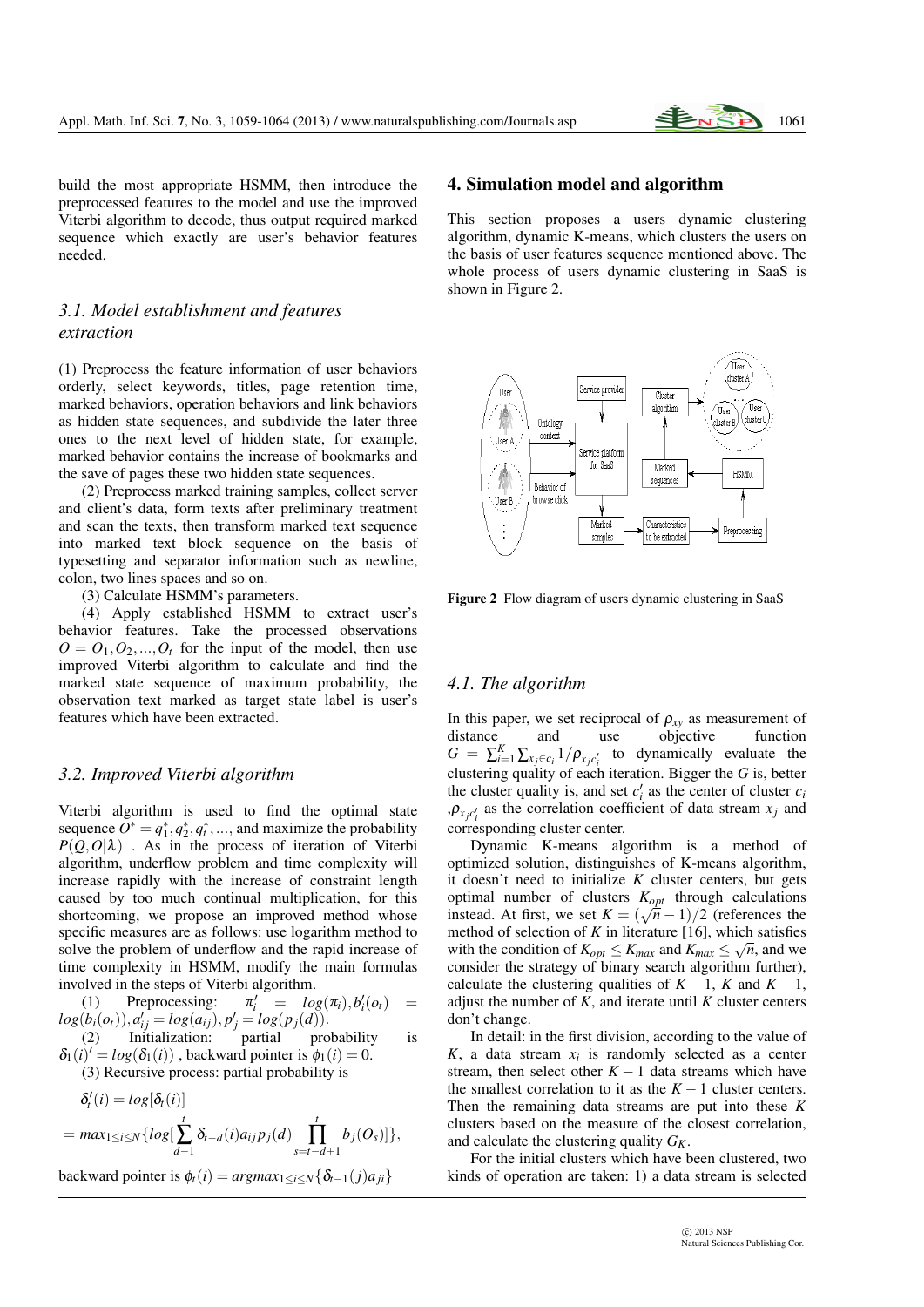

randomly from the clustered clusters as a new added cluster center, then cluster and calculate  $G_{K+1}$  again; 2) cluster and calculate *GK−*<sup>1</sup> again after removing a center. After that, compare  $G_{K-1}$ ,  $G_K$  and  $G_{K+1}$ , get the biggest *G*, that is, the best clustering quality in this step. So we can choose the corresponding  $K$  as the number of cluster centers for next calculation, for example, if the clustering quality of  $K - 1$  clusters is the best, the number of clusters is  $K - 1$ . Keep on until the clustering quality adjusts to the optimal.

Now we have selected the best number of clusters *Kopt*, then calculate the mean value of each cluster which have been clustered, and set these mean values as new centers, then divide clusters again, and adjust until there is no change according to the clustering steps of K-means. The Pseudo code of dynamic K-means is as follows:

The model demonstrates that the financial stress index trend could be simulated properly through the explanatory variables lagging four quarters (two other variables are lagging six quarters and eight quarters respectively). In other words, according to the current financial stress index and other values of explanatory variables, the financial stress index in the last four quarters could be forecast.

Input: initial center *K*, data streams *D*

- Output: stable cluster proposal *R<sup>k</sup>*
	- 1 begin Initialize
	- 2 randomly selects *xi* and gets  $x_1, \ldots, x_{k-1}$ ; //  $x_1, \ldots, x_{k-1}$  are the streams which have the smallest correlation with *xi*;
	- 3 for  $x_j \in D$  do; //  $x_j$  is the remaining data stream
	- 4 calculate the correlation of *xj* and each other center, classify it into the closest correlation cluster center, and calculate  $G_K$ ;
	- 5 add a center *xrandom*, and calculate *GK+*1; in another operation, remove a center *xrandom*, and calculate *GK-*1;
	- 6 argmax $(G_{K-1}, G_K, G_{K+1})$  and get the corresponding *K* ;
	- 7 go on until we get *Kopt*;
	- 8 n accordance with the K-means, adjust cluster centers until they don't change, output the result *Rk*;

## 5. Experimental result

The program is written in Matlab under the Matlab 7.9 running on Windows server 2008. The tests were performed on a Core(TM) i7 2.67GHz with 4 GMB Memory and 500GB Hard disk. This experiment is divided into two parts: 1) test the efficiency of time and space of dynamic K-means; 2) test the user clustering effect based on HSMM feature extraction in SaaS. The data is derived from users' browsing behaviors and basic information on SaaS platform.

# *5.1. The experiment of dynamic K-means*

The number of users' browsing behavior data is 32428, and each one contains user's ID, browsing address and browsing time. In the process of user clustering, we need to complement user's personal information, the key words of browsing page and so on, then process browsing path. This paper compares dynamic K-means with K-means on the basis of execution time and memory consumption. The results are shown in Figure 3.



Figure 3 The comparison of time and space efficiency

We can know from Figure 3 that the execution time and memory consumption of dynamic K-means are better than K-means, especially when the number of data and clustering attributes is large.

## *5.2. The user clustering experiment in SaaS*

The experimental data of SaaS platform include users' features information data and classification data. In order to test the users clustering effect based on HSMM feature extraction in SaaS, this paper designs three comparison experiments and uses external standards to test the anastomotic degree between clustering result and existing classification based on existing data structure, finally, analyses the results by classification accuracy, class precision and recall, in which Accuracy(AC), Precision(PE) and Recall(RE) are denoted as follows [17]: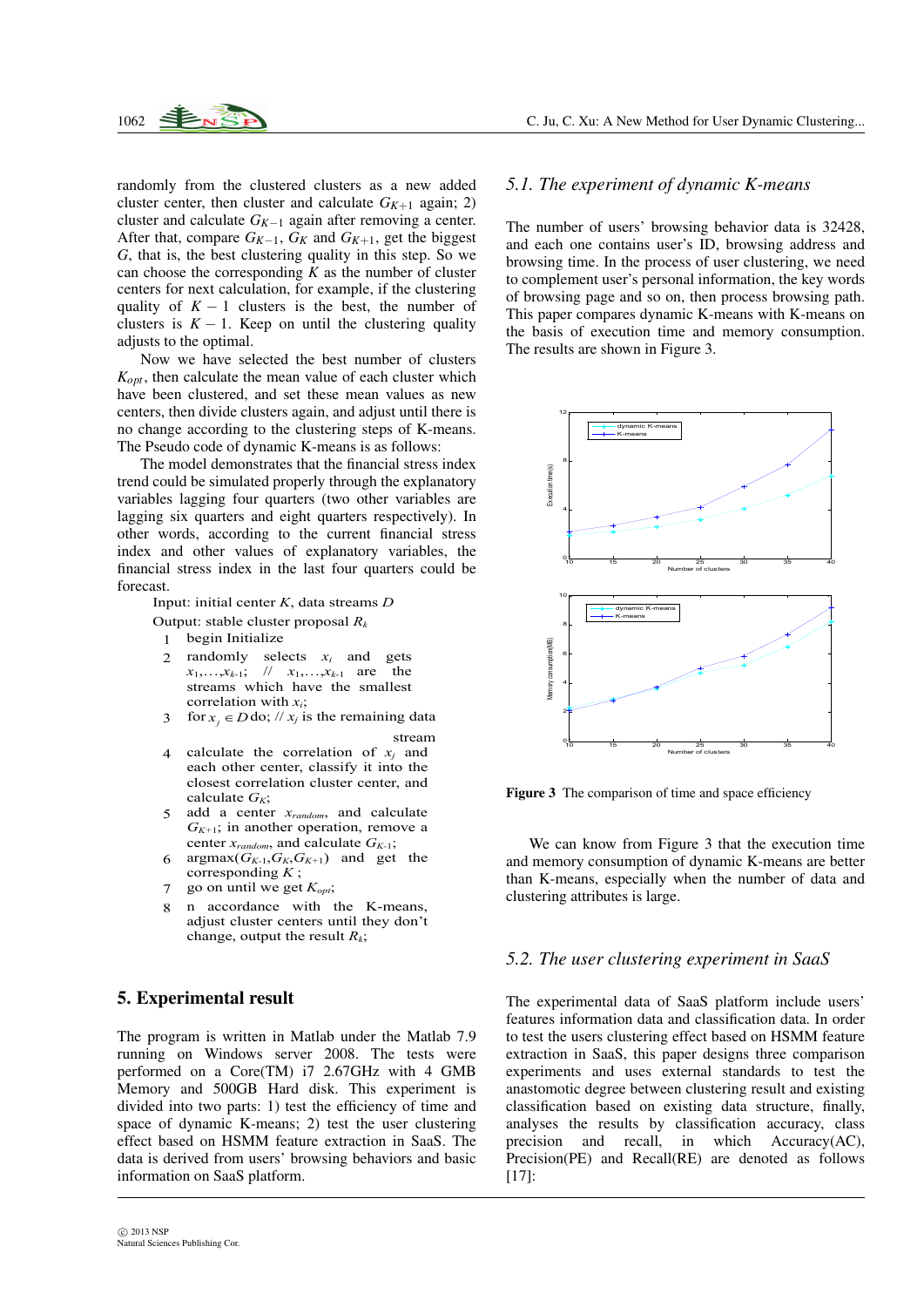

$$
AC = \sum_{i=1}^{k} a_i / n \tag{2}
$$

$$
PE = \sum_{i=1}^{k} (a_i/a_i + b_i)/k
$$
 (3)

$$
RE = \sum_{i=1}^{k} (a_i/a_i + c_i)/k
$$
 (4)

*n* denotes the object number of datasets, *a<sup>i</sup>* denotes the object number classified correctly in class  $i$ ,  $b_i$  denotes the object number classified false in class *i*, *c<sup>i</sup>* denotes the object number has not been classified in class *i* which should, *k* denotes the number of clusters.

Comparison experiment 1: compare K-means without users' behavior features extraction with K-means based on HSMM users' behavior features extraction. Table 1 shows the result of comparison of clustering effect.

Table 1 The comparison of clustering effect

| Validation<br>Measure | K-means | K-means     |
|-----------------------|---------|-------------|
|                       |         | based on    |
|                       |         | <b>HSMM</b> |
| AC                    | 0.622   | 0.731       |
| PE                    | 0.606   | 0.713       |
| RE                    | 0.613   | 0.729       |

Comparison experiment 2: compare dynamic K-means based on HMM users' behavior features extraction with dynamic K-means based on HSMM users' behavior features extraction. Table 2 shows the result of comparison of clustering effect.

Table 2 The comparison of clustering effect

|            | dynamic    | dynamic     |
|------------|------------|-------------|
| Validation | K-means    | K-means     |
| Measure    | based on   | based on    |
|            | <b>HMM</b> | <b>HSMM</b> |
| AC.        | 0.732      | 0.741       |
| PE         | 0.716      | 0.720       |
| RF         | 0.719      | 0.734       |

Comparison experiment 3: compare K-means based on HSMM users' behavior features extraction with dynamic K-means based on HSMM users' behavior features extraction. Table 3 shows the result of comparison of clustering effect.

Table 3 The comparison of clustering effect

| Validation<br>Measure | K-means<br>based on<br><b>HSMM</b> | dynamic<br>K-means<br>based on<br><b>HSMM</b> |
|-----------------------|------------------------------------|-----------------------------------------------|
| AC                    | 0.731                              | 0.741                                         |
| PE                    | 0.713                              | 0.720                                         |
| RF                    | 0.729                              | 0.734                                         |

We can know from the comparison experiments that the users clustering effect of dynamic K-means based on HSMM feature extraction proposed in this paper is better than traditional methods.

# 6. Conclusion

This paper deeply studies the users' personalized services in the model of SaaS and proposes a users' behavior features extraction model based on HSMM. For the shortcomings of Viterbi algorithm in HSMM, we present certain improvements and raise the efficiency of time and space. Besides, in order to conquer K-means's existing shortages, we propose a dynamic clustering algorithm called dynamic K-mean to cluster users, which doesn't need to give *K* cluster centers in the process of clustering, through the comparison of clustering quality in every iterative process, it adjusts center value automatically and then gets optimal clustering results. Experimental results on real and synthetic datasets show that our algorithm has high accuracy, efficiency and stability. For a future work, this paper suggests studies on how to decrease computational complexity and add knowledge rules to raise the precision of model.

## Acknowledgement

This work was supported in part by NSFC of China under Grant No. 71071140 and 71071141, Research Fund for the Doctoral Program of Higher Education of China under Grant No. 20103326110001 as well as Zhejiang Provincial Natural Science Foundation of China under Grant No. Z1091224 and LQ12G01007,Key Innovation Team of Zhejiang Province (Grant No. 2010R50041).